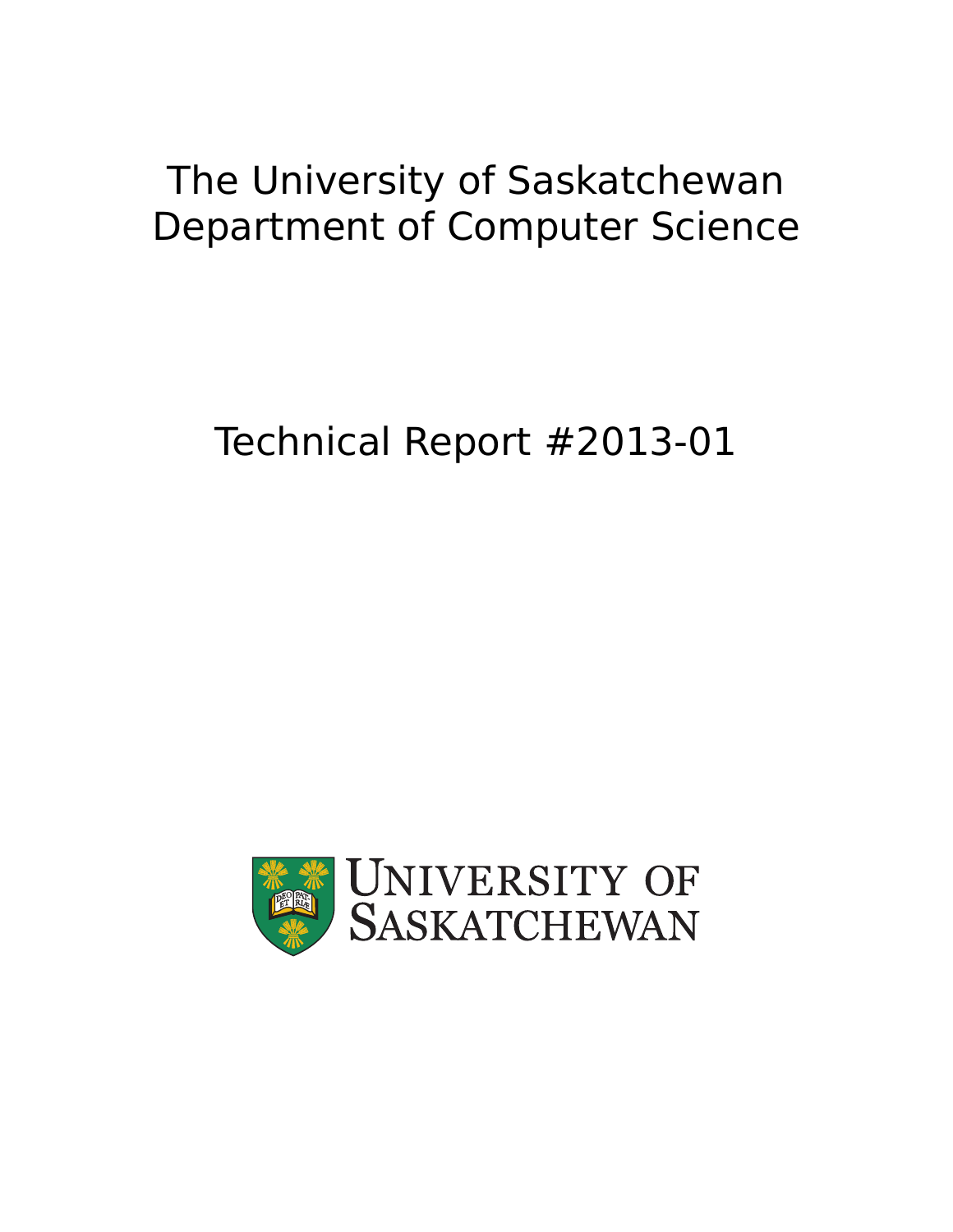# Subjective Evaluation of Software Quality Using Crowdsource Knowledge: An Exploratory Study

Mohammad Masudur Rahman Chanchal K. Roy

University of Saskatchewan, Canada {mor543, ckr353}@mail.usask.ca

Iman Keivanloo

*Abstract*—While subjective judgments have been heavily used in other areas of research including science, humanities, medical studies, and even in human computer interaction, there has been a marked lack on the use of such human factors in evaluating the quality of a software system. In this paper, we explore an idea of using subjective judgements in evaluating the code quality of a software system by using the available crowdsource knowledge of StackOverflow. We first introduce an algorithm for classifying the StackOverflow content as either promoted or discouraged programming solutions by exploiting available quantitative information such as view counts, votes, comment counts and so on. We then use the classified solutions as a vehicle for studying the code quality of open source projects based on the occurrences of promoted or discouraged solutions. Both using a cross-validation step with machine learning classifiers and a user study, we confirm that the proposed classifier is able capture the technical merits as well as social acceptance (a.k.a., subjective human judgements) of the programming solutions. In order to demonstrate the applicability of the proposed approach, we then conduct a case study with 332,628 StackOverflow posts for determining the subjective quality of 20 target open source software systems. In order to further confirm of whether such an approach makes sense we then also validate the findings with a traditional code quality evaluation tool and two project review sites. Our study shows that while such an ad-hoc nondeterministic approach by no means replaces the state of the art code quality measurements tools, it certainly has the potential to complement the existing well-rounded objective evaluation tools by incorporating a third dimension of subjective evaluation.

*Index Terms*—Subjective evaluation; open source software;human factors;code quality; StackOverflow.

#### I. INTRODUCTION

Programming is an ever-challenging problem solving adventure. Everyday, software developers deal with many programming problems and they often need to learn new technologies as a part of their work. To solve those programming problems or to learn new things, they look into different sources for helpful information [14]. It is a well-known educational psychology that a working example of the solution to a problem can be more effective for solving similar types of problems rather than writing them from scratch [14]. Also, for learning new things, working examples are more useful than any other text-based description. So, developers often reuse working code examples in their everyday problem solving and learning activities. This practice helps them to reduce the workload and makes the development process faster in one hand, but exposes the project to the risk of having bad quality software code on the other hand.

Code quality is a key factor to any software product [16]. It refers to testability, maintainability, portability, extensibility and localizability of the code [7]. Quality of software product is a visual characteristic and can be easily perceived and validated against the requirement specifications, but the quality of code is hidden and may become visible long after deployment of the product during maintenance phase [8]. The higher quality of the code, the more maintainability of the product throughout the life cycle.

Open source projects have gained much popularity nowadays and developers often reuse different modules or code fragments from them in the commercial projects. However, the quality or reliability of the open source projects need to be studied before reuse [12].

Thus, researchers are interested about analyzing the code quality issues of open source projects and making effective recommendation for reuse by the developers [12]. Existing research focuses on established code quality metrics [10], comment density [6], number of developers [15], code quality tools [12] etc. for overall quality evaluation of open source projects. As yet, software quality in general, is largely dependent on one's point of view [11]. From a developer's viewpoint the ease of modifying and further developing the software is clearly one of the most important quality dimensions. Traditionally one would call this viewpoint to quality software maintainability [13]. Unfortunately, there have been a marked lack on the use of such subjective viewpoints in evaluating software quality.

StackOverflow (SO) is a social programming  $Q \& A$  site which is used by more than one million registered users (up to March, 2012) [14]. Here, users up-vote a post when they find it useful or down-vote a post if they find it not helpful for problem solving or it contains inefficient or buggy solutions. Nasehi et al. [14] study the characteristics of accepted solutions to programming questions in StackOverflow and argue that accepted solutions are very likely to contain efficient and concise code fragments accompanied by comprehensive textual description. Their study also reveals that the lowvoted solutions from StackOverflow either do not contain code fragments or contain low quality code fragments. Treude et al. [17] study which type of answers are mostly accepted in StackOverflow and find that the answers containing code fragments (e.g., code review posts) are highly accepted (92%). So, it is reasonable to consider that the code fragment plays the major role behind the effectiveness of an answer post

Concordia University, Canada i\_keiv@encs.concordia.ca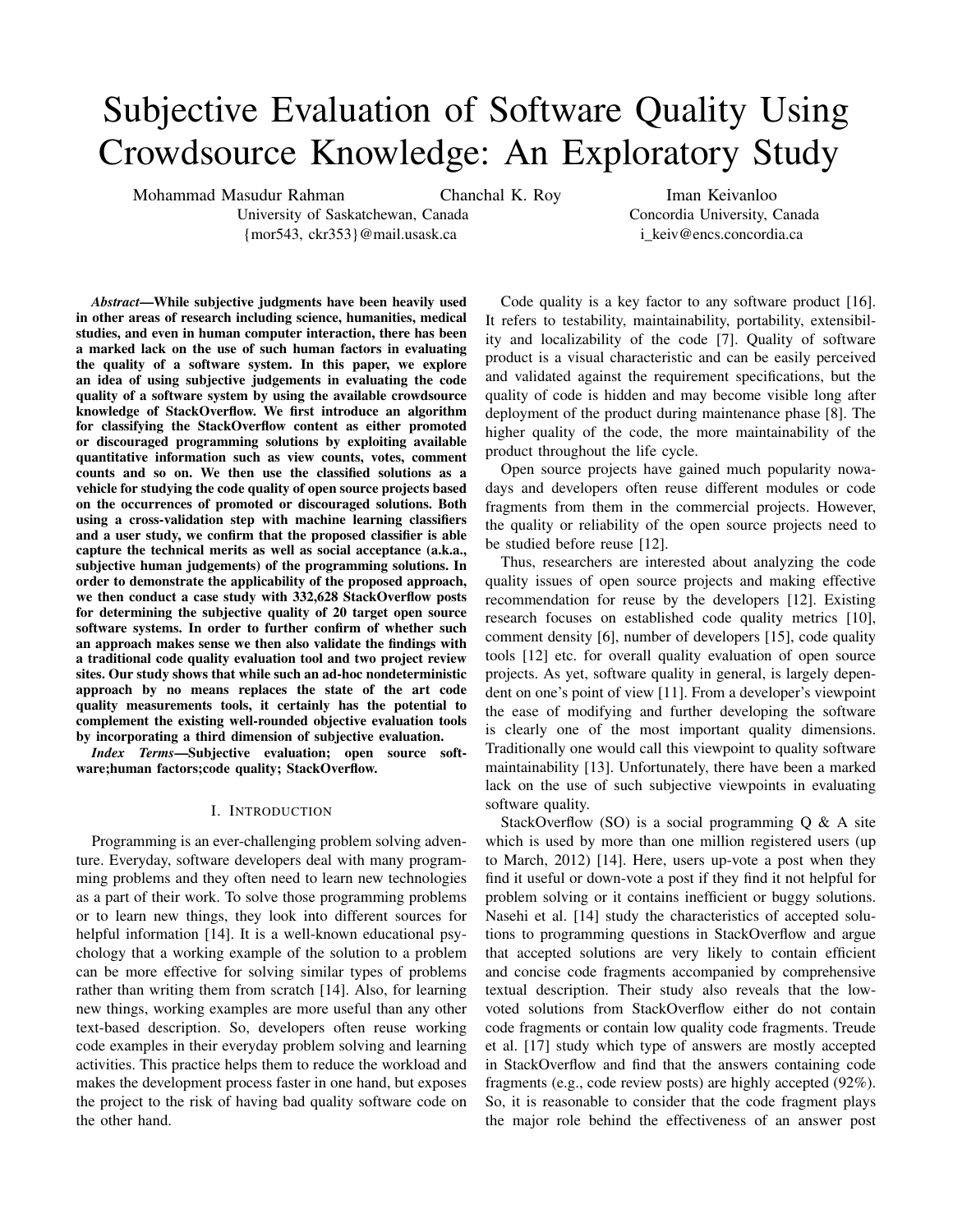

Fig. 1. (a) StackOverflow question post, (b) The best answer, (c) Promoted code fragment, (d) Discouraged code fragment

addressing a programming problem. In this study, we exploit this interesting characteristic of StackOverflow posts and then propose an algorithm to classify the code fragments as promoted or discouraged programming solutions by using available subjective judgements such as view counts, votes and so on of its large user base in the associated posts. We then use those classified code fragments as a vehicle in determining the quality of open source projects based on their occurrences in them. If a software system contains more promoted code fragments than discouraged fragments we consider that system as a healthy system, otherwise as a risky system.

We also evaluate the approach in two different ways: (1) Evaluation of the classification algorithm itself, and (2) A large case study with open source projects. In evaluating the classification algorithm, we also use two different approaches. First, we evaluate the classification algorithm by using the well known machine learning classifiers such as *J48, Naive Bayes and Bayes Net*, with an average classification accuracy of 93%. Second, we also conduct a user study with 13 graduate students and three professional software developers that partly simulates StackOverflow behaviours and confirms that the classification algorithm works well in terms of subjective judgement and that the proposed idea of using StackOverflow data makes sense. In the case study, we use the proposed algorithm for classifying 332,628 StackOverflow posts for determining the subjective quality of 20 open source software systems of different varieties and domains. In order to further validate whether the proposed approach indeed can determine whether a software system is healthy or risky, we use both an objective code quality evaluation tool, PMD [4] and two open source project review websites, namely, ohloh.net and sourceforge.net. We experienced significant correlation between our findings and the results returned by PMD. We also discovered interesting facts from the code review sites on the subject

projects and noticed that those are consistent with our results. Both in the user study and in the case study we also performed extensive manual analysis in validating the findings and in deriving meaningful insights.

Our case study along with the user study show that the proposed approach can indeed aid in the subjective evaluation of a software project by using the available crowdsource knowledge of StackOverflow. Of course, such an ad-hoc nondeterministic approach by no means replaces the state of the art code quality measurements tools. However, it certainly has the potential to complement the existing well-rounded objective evaluation tools by incorporating a third dimension of subjective evaluation.

The rest of this paper is structured as follows - Section II shows a motivating example from SO. Section III reviews our approach and the proposed metrics. Section IV reports our corpus preparation and Section V evaluates the proposed classification algorithm. A case study with open source projects is presented in Section VI. Section VII discusses the previous work related to this research, whereas Section VIII presents the threats to validity, and finally, Section IX concludes the paper with our plan for future work.

### II. THE MOTIVATING EXAMPLE

StackOverflow posts contain invaluable information about programming problems, solutions etc. and that information can be manipulated for software development or maintenance activities. For example, Fig. 1(a) shows a StackOverflow question post asking for help *to get MD5 hash value from a string using Java*. The question scored 235, and 69 users marked it as a favourite question; that means, it is a technically important question and several users actually looked for the same information. So far there are 20 answers of varying qualities posted against the question [3]. Fig. 1(b) shows an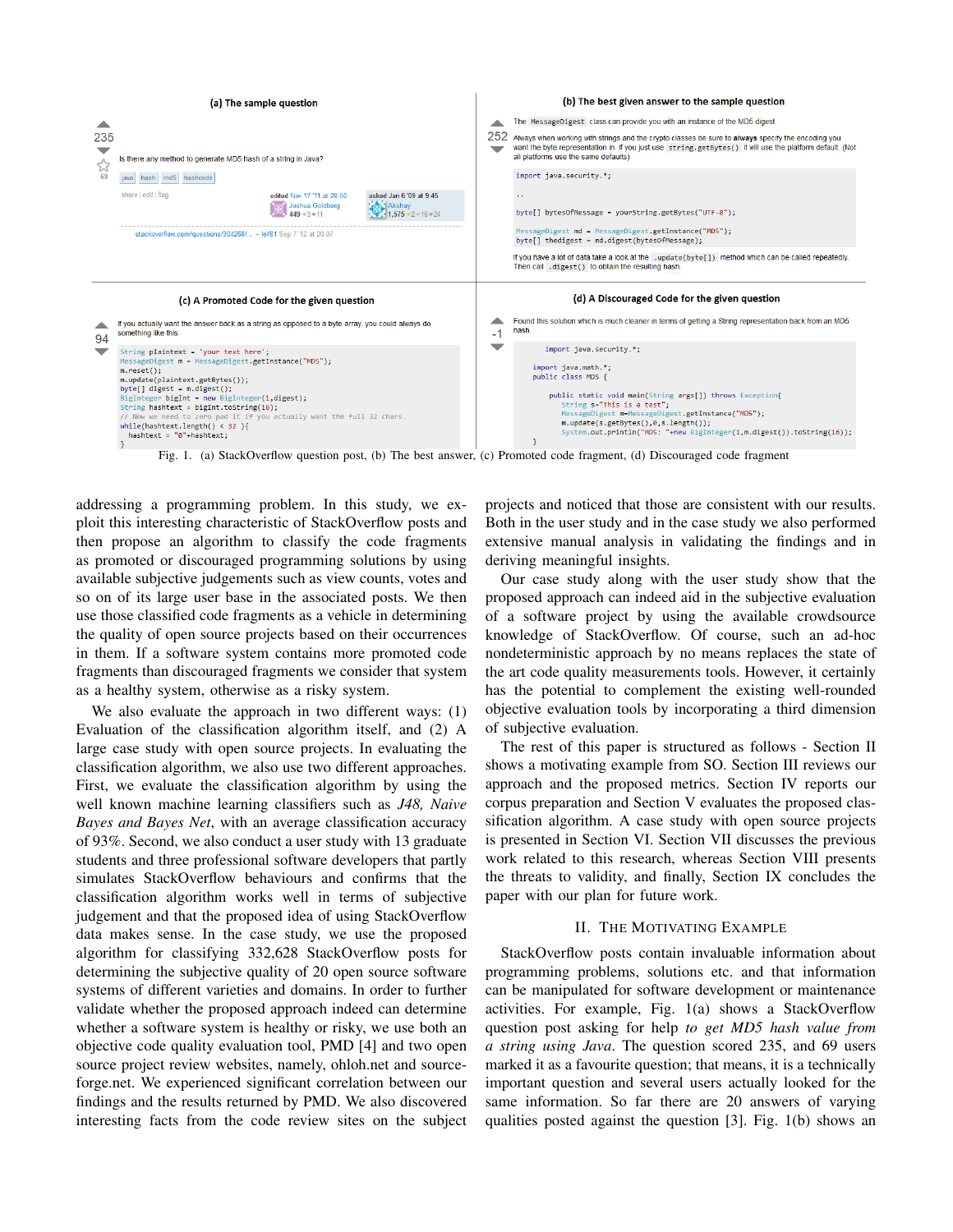answer post which scored the highest among all answers and this score reflects its wide acceptability. So, it is reasonable to consider that the answer in Fig. 1(b) is the best answer for the target question. Fig. 1(d) shows an answer post having one of the lowest scores; that means, it is a potential representative of low quality answer for the question. In this research, we are interested to extract these topmost and lowest quality answers from StackOverflow to develop a code fragment corpus which we use for open source code quality prediction based on their occurrences in them.

#### III. THE PROPOSED APPROACH

Fig. 2 shows a schematic diagram of our proposed subjective quality detection approach. We see that the approach takes both the StackOverflow posts and the target software system as input. It then apply different filtering and preprocessing of the posts having code examples before feeding them to the classification algorithm. Once the programming code examples of the question posts are classified as promoted or discouraged code fragments, the approach then detects the occurrences of these fragments in the target open source system. Depending on whether the target system contains more promoted or discouraged code fragments the approach returns whether the target system is a healthy or risky system. We, however, are more interested in finding the occurrences of discouraged code fragments in the target systems for determining their relative quality for the following reasons: (1) In StackOverflow, downvotes come from relatively reputed users (i.e., only user with *reputation>125* is permitted to down-vote) than up-votes, so, down-votes are associated with more careful judgments and technical expertise, (2) Even a single discouraged (e.g., buggy, malicious, unsafe etc.) code fragment can turn off the whole system, and (3) A discouraged code fragment has the normalized rejection rate (RR) of 0.20 or above, that means at least 20% of all voters discouraged the reuse of the code fragment. According to Pareto Principle, this is a significant portion of vote and it is assumed that 20% down-votes actually can make the 80% up-votes questionable. In the following we discuss each of the parts of the approach in details.

# *A. Identification of Promoted and Discouraged Code Fragments from SO Posts*

Extraction of suitable code fragments from StackOverflow posts is our first contribution. In this section, we discuss about different steps to perform that task.

*1) StackOverflow Code Fragment Database Development:* The first step to identify encouraged and discouraged code fragments from StackOverflow posts is to extract them from the posts. Once extracted, we also perform automated and manual filtration to discard unexpected contents.

Extraction of Code Fragments from Posts: As Stack-Overflow facilitates the users to write the content in rich text format, the body content of the post is in HTML. We consider <code> tag and <pre> tag as the *containers* of source code snippets and look for their presence in the body content. To

perform the tag checking, we use suitable regular expressions and extract the tag content.

Automated & Manual Filtration: We perform manual checking on the extracted tag content and find that those tags generally contain the source code, but they may also contain non-code elements like errors or exception messages, configuration data, URL, file path, programming keywords etc. We consider a list of heuristics to filter out the extracted content containing non-code elements.

For automated filtration, the first feature we consider is the importance of a line. We find the following lines are insignificant and cannot be valid Java statements and therefore, discard them from extracted tag content- (1) Lines start with  $\langle 0, 1, 2, 3, 4, 8, 1 \rangle$  characters, (2) Commented lines, (3) Line containing less than 20 characters, (4) Blank lines, (5) Declaration or access modifier statements e.g., line starts with import, package Java keywords, and (6) URL/file location. Once unimportant lines are filtered, we discard the unimportant code fragments applying SO post score thresholds. The idea is to select the high quality promoted and discouraged code fragments. Once the automated filtration is done, we manually investigate the filtered code and choose an optimal list of fragments for the subsequent phase.

*2) Proposed Classification Metrics:* The basic de facto metric for StackOverflow Post (SOP) classification is the score of a post. In addition, we propose five other feature metrics derived from the raw data about votes, vote types, page views and comments. These features capture more practical insights about the user feedback on the post content.

Acceptance Rate (AR): It refers to the ratio of total number of up-votes (UV) to the total number of votes (TV) a post gets. So, it can be considered as the probability of acceptance for a post. Different posts having same score, may not have the same the acceptance rate.

$$
AR = \frac{UV}{TV}, TV > 0
$$
 (1)

Rejection Rate (RR): It refers to the ratio of total number of down-votes (DV) to the total number of votes (TV) a post gets. This is an important metric for classification or ranking and we can consider it as the probability of rejection for a post as the answer. If two posts are having the same score but different rejection rates, then the post with lower rejection rate is considered more reliable than the other.

$$
RR = \frac{DV}{TV}, TV > 0
$$
\n<sup>(2)</sup>

Code Major Answer (CMA): The metric indicates whether the code fragments within the post plays the major role behind StackOverflow post's score or not. Apparently, to determine the rationale of code fragment in a post is a daunting task, but we propose the following statistical estimation to capture the idea.

$$
CMA = \begin{cases} 1 & \text{if } SC_{avg} \geq = ST_{avg} \\ 0 & \text{if } SC_{avg} > ST_{avg} . \end{cases}
$$
 (3)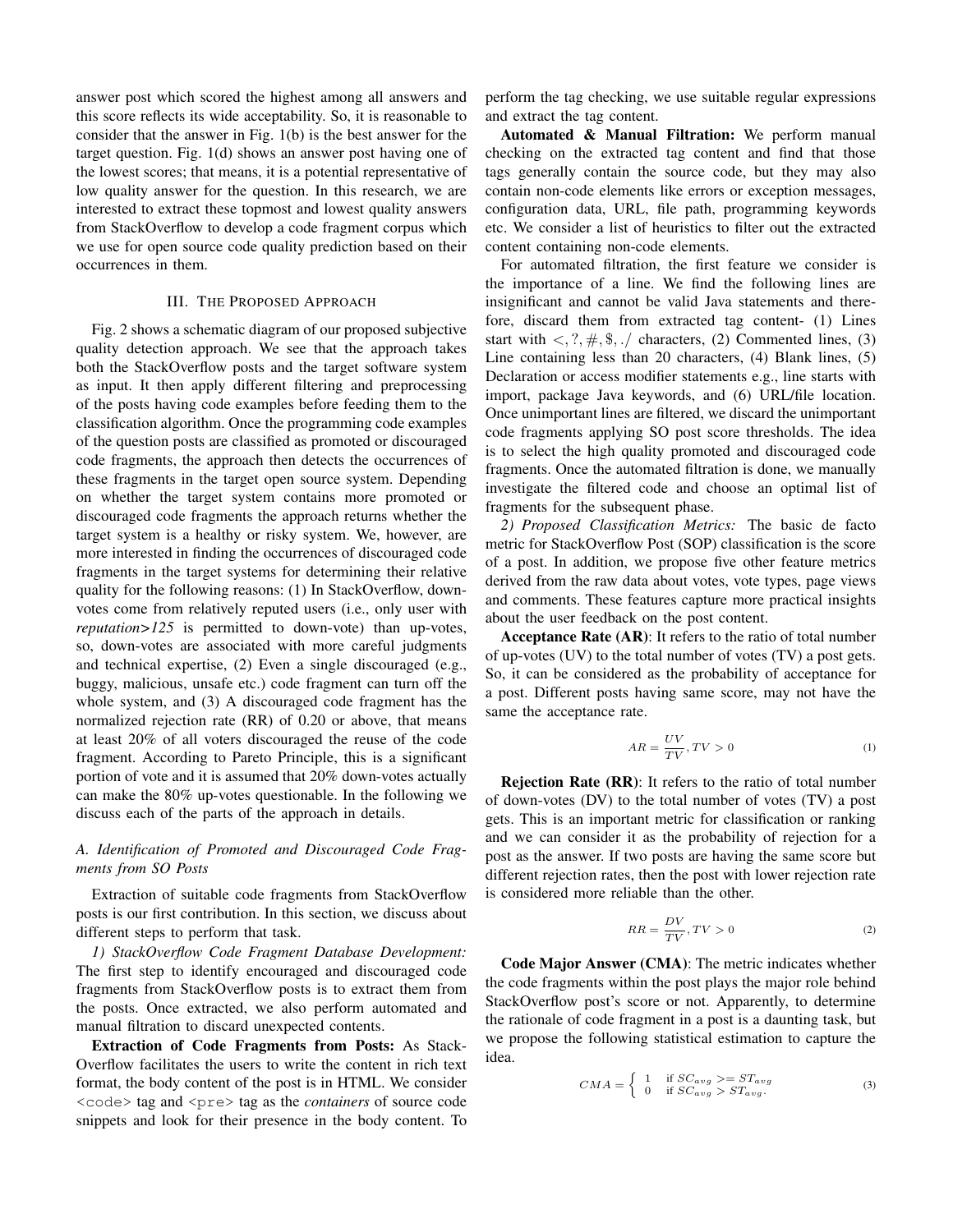

Here,  $SC_{avg}$  represents the average score of all the posts containing code fragments and answering a question, and  $ST_{avg}$  represents the average score of the set of posts not containing code fragments and answering the same question. So, if  $SC_{ava} > ST_{ava}$ , we consider that the corresponding set of answers depend on code fragments heavily. This metric plays an important role in SO code fragment classification.

View Count (VC): It refers to the number of times the post is viewed. StackOverflow only tracks the page view of the logged in registered users and the guest views are not considered. It is also an important metric for classification with the intuition- *the more a post is viewed, the more likely it is a good post*.

Comment Count (CC): It refers to the number of comments added against a StackOverflow post. We find a proportional relationship between score and the average comment count of StackOverflow posts; that means, a good post encourages more discussion and alternative solutions in terms of comments rather than a low quality post does.

*3) Proposed Classification Algorithm:* The score of Stack-Overflow post is a straightforward metric for classification into good or bad (low quality), but it provides less information for the classification or evaluation of the post. Thus, we use the above feature metrics (Section III-A2) for classification and break down the de facto two classes into six finer classes - *Highly Promoted* ( $C_1$ )-e.g., Fig. 1(b), *Promoted* ( $C_2$ )-e.g., Fig. 1(c), *Moderate* (C3), *Discouraged* (C4), *Highly Discouraged*  $(C_5)$ -e.g., Fig. 1(d), and *Unknown*  $(C_6)$ .

We also use a few heuristics such as *Rejection rate threshold*  $(RR_0)$ , Up-vote threshold  $(UV_0)$ , and *Comment count threshold*  $(CC_0)$  to classify the SO posts into different classes. In case of selecting Rejection rate threshold, we use a popular heuristic called *Pareto Principle* [20] assuming that, if there are 20% down-votes out of all votes, then they can affect the rest 80% up-votes. Therefore, a post having 20% or more down-votes is considered as a Highly Discouraged  $(C_5)$  post. Moreover, we select up-vote count threshold,  $UV_0 = 8$  since our study shows that average up-vote count for all posts having post *score>0* is eight. We also notice a proportional relationship between score and average comment count of posts which infers that a good post encourages more discussions or alternative solutions in terms of post comments. The average comment count for all posts is two and we select comment count threshold,  $CC_0 = 2$ . Algorithm 1 shows our proposed algorithm for StackOverflow Post (SOP) classification based on proposed metrics.

To complement our metrics-based classification which considers *absolute values* of selected metrics, we also take *the relative rank* of SO posts into consideration which we call *range based approach* for classification. This approach considers the following principles for classification and complements Algorithm  $1 - (1)$  Posts having lowest  $10\%$  scores and containing code snippets are classified as Discouraged  $(C_4)$ posts. Existing studies [14, 17] suggest that code snippets are very likely to contribute to the SO post scores. Thus, when some posts get the lowest scores despite having code snippets, then the posts as well as the code snippets necessarily emerge as suitable candidates for discouraged ones, and (2) The posts having top 30% scores are classified under  $C_2$ . Due to the dynamic nature of community based evaluation, the rank of posts with high scores are likely to change, therefore, we consider top 30% posts as promoted posts  $(C_2)$  rather than choosing only the topmost. This idea can provide more robust classification for StackOverflow posts.

*4) StackOverflow Code Fragment Classification:* Existing studies suggest that the evaluation (e.g., votes) of a StackOverflow post is greatly influenced by the presence and soundness of the code fragments in it [14, 17]. Therefore, the user provided evaluation of the post equally implies to the quality of the code fragments as well. We classify the extracted and filter StackOverflow code fragments using the proposed metrics (III-A2) and the Algorithm 1 (Section III-A3). Thus, we get a list of promoted and discouraged code fragments from StackOverflow which we use for code quality evaluation of open source projects.

#### *B. SO Code Fragment Based OSS Code Quality Prediction*

Once we get the promoted and discouraged code fragments from StackOverflow posts, we use different available tools and techniques to find their occurrence in open source projects.

In general, we note that code fragments are unlikely to be found verbatim in the project source code except a few common answers. We consider different possible use cases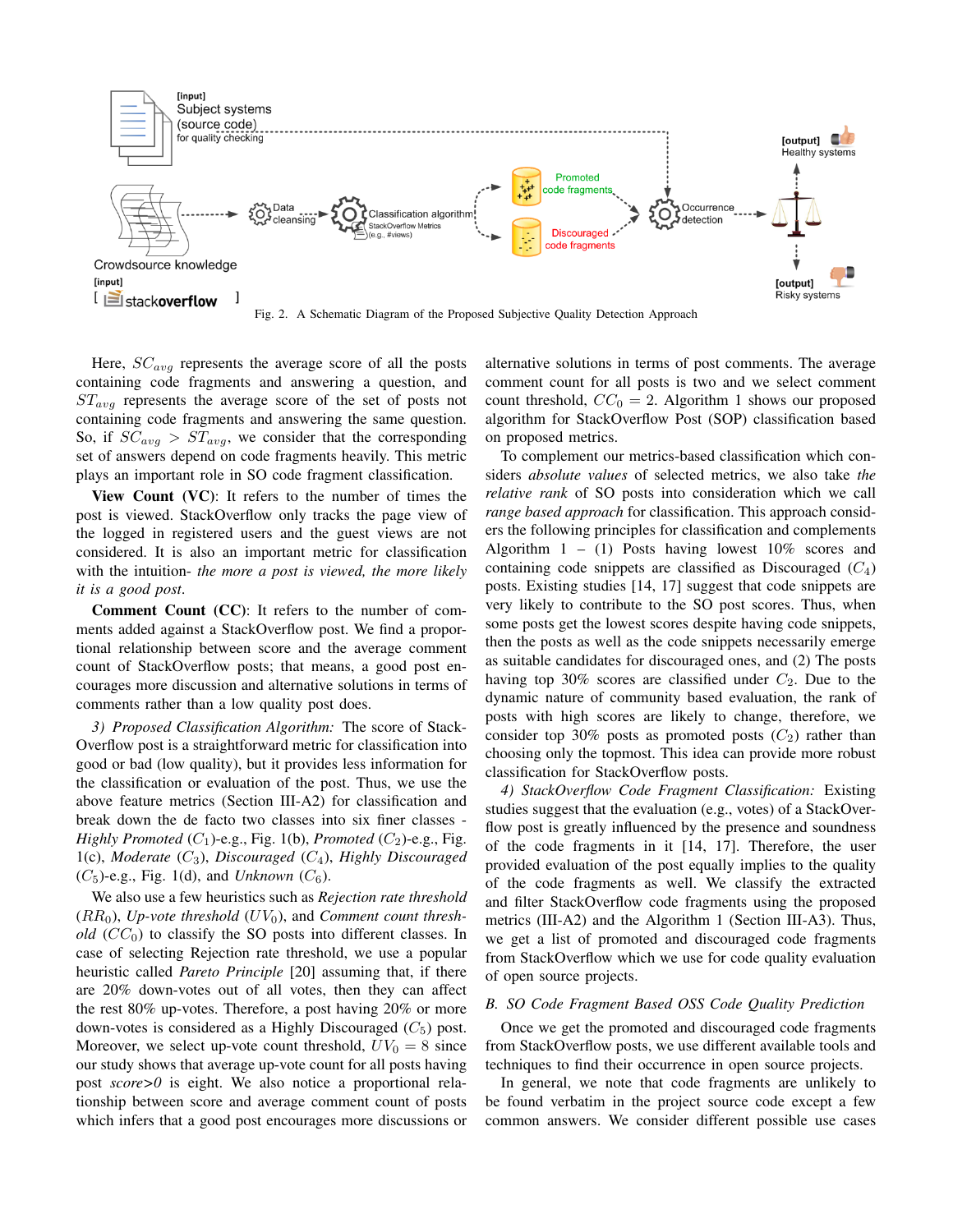#### Algorithm 1 : Metrics Based SO Post Classification

1: Input:  $RR, VC, CC, UV$ 2: Output: C  $\begin{array}{c} \text{3:} \ \text{4: if} \ RR=R{R_{min}} \ and \ VC > VC_0 \ \text{then} \end{array}$ 5: if  $UV > UV_0$  then<br>6:  $C \leftarrow C_1$  $C \leftarrow C_1$ 7: else 8:  $C \leftarrow C_2$ 9: end if 10: end if 11: if  $RR = RR_{min}$  and  $CC > CC_0$  then 12: if  $UV > UV_0$  then<br>13:  $C \leftarrow C_1$ 13:  $C \leftarrow C_1$ <br>14: **else** else 15:  $C \leftarrow C_2$ <br>16: **end if** end if 17: end if 18: if  $RR > RR_{min}$  and  $RR \leq RR_0 - 0.10$  then<br>19: if  $VC > VC_0$  or  $CC > CC_0$  then if  $VC > VC_0$  or  $CC > CC_0$  then 20:  $C \leftarrow C_2$ <br>21: **else** 21: **else**<br>22:  $($  $C \leftarrow C_3$ 23: end if 24: end if 25: if  $RR > RR_0 - 0.10$  and  $RR \leq R_0$  then<br>26: if  $CC > CC_0$  then 26: if  $CC > CC_0$  then<br>27:  $C \leftarrow C_3$  $C \leftarrow C_3$ 28: **else**  $C \leftarrow C_4$ 30: end if 31: end if 32: if  $RR > RR_0$  then<br>33: if  $CC > CC_0$  then if  $CC > CC_0$  then 34:  $C \leftarrow C_4$ <br>35: else else 36:  $C \leftarrow C_5$ <br>37: end if end if 38: else 39:  $C \leftarrow C_6$ 40: end if

of the code fragments and realize that expecting the whole code fragment verbatim in the project codes is impractical and partial matching is a possible way to deal with the problem, although there is a risk of false positive results. We anticipate that clone detection tools are most likely to satisfy this goal of partial matching [18] between StackOverflow code fragments and open source projects. Therefore, we use two code clone detection tools (e.g., Nicad [9] and SimCad [18]) to find the occurrence of the SO code fragments in open source projects.

#### IV. SO CODE FRAGMENT CORPUS PREPARATION

In this section, we outline the details of our SO code fragment corpus preparation.

Extracting StackOverflow Data: The first step of our experiment is collecting the data dump from StackOverflow site. We collected the most recent data (e.g., up to March, 2012) under creative common license [1]. The dumped data are a large zip file containing data of six categories - badges, posts, users, votes, post history and comments where each category has its own xml file. We worked with posts.xml and votes.xml file. While parsing posts.xml file, we found that there exist 4.5 million post entries with different tags, and we only considered the entries annotated with Java. We extracted 332,628 post entries containing 86,970 question posts and 245,658 answer posts. We also parsed the votes.xml to collect necessary information about user votes on the posts.

TABLE I CLASSIFIED STACKOVERFLOW POSTS STATISTICS

| Post Class              | # Posts | Post Class                 | # Posts |
|-------------------------|---------|----------------------------|---------|
| Highly Promoted $(C_1)$ | 3278    | Discouraged $(C_4)$        | 8024    |
| Promoted $(C_2)$        | 44993   | Highly Discouraged $(C_5)$ | 12419   |
| $Moderate(C_3)$         | 263914  | Unknown $(C_6)$            |         |

All information extracted was saved in a database for the manipulation in the subsequent phases.

Performing StackOverflow Post (SOP) Classification: In this phase, we used Algorithm 1 to classify the selected posts from the previous step into different classes and Table I shows the classification data. Here, we can see that 476 posts are classified as highly promoted  $(C_1)$  whereas 740 posts as highly discouraged  $(C_5)$ . Table II shows the classification details of 10 StackOverflow posts along with the metrics. For example, posts with Post ID 1605332 and 331407 have the highest view counts with 100% acceptance rate. According to Algorithm 1, they are classified as highly promoted  $(C_1)$  posts. To verify the classification, we manually checked those posts in StackOverflow site and found that they are highly scored posts and marked as favourite post by more than 50 users.

After metrics based classification, we performed *range based classification* (Section III-A3) on StackOverflow answer posts. We found 3773 posts having top 30% scores and considered them as promoted  $(C_2)$  posts. We also got a collection of 2541 discouraged  $(C_4)$  answer posts containing lowest 10% scores for different questions. Finally, all classified posts constitute our corpus for further analysis and experiments.

Performing SO Code Fragment Classification: Once StackOverflow posts are classified, we used them to identify promoted and discouraged code fragments (Section III-A4). It is important to note that during code fragment classification, the metric *code major answer* plays an important role.

We extracted about 8,000 code fragments from the classified posts and performed filtration to discard unexpected non-code elements (Section III-A1). After automated and manual filtration, we got a list 2,455 SO code fragments which were likely to be selected for classification. However, to remove false positives, we manually inspected each of the code fragment and finally, got an optimal list of 1,921 code fragments. Then, we applied the proposed metrics (Section III-A2) and the algorithm (Section III-A3) to classify the code fragments into promoted and discouraged classes. Table III shows the detail statistics of promoted and discouraged SO code fragments which we used for the case study with open source projects.

#### V. EVALUATION OF THE CLASSIFICATION ALGORITHM

One of the contributions of this research is to identify the promoted and discouraged code fragments from SO posts, and that is performed by our proposed classification algorithm. In this section, we present two evaluation procedures to validate the accuracy, sanity and applicability of the classification algorithm (Section III-A3).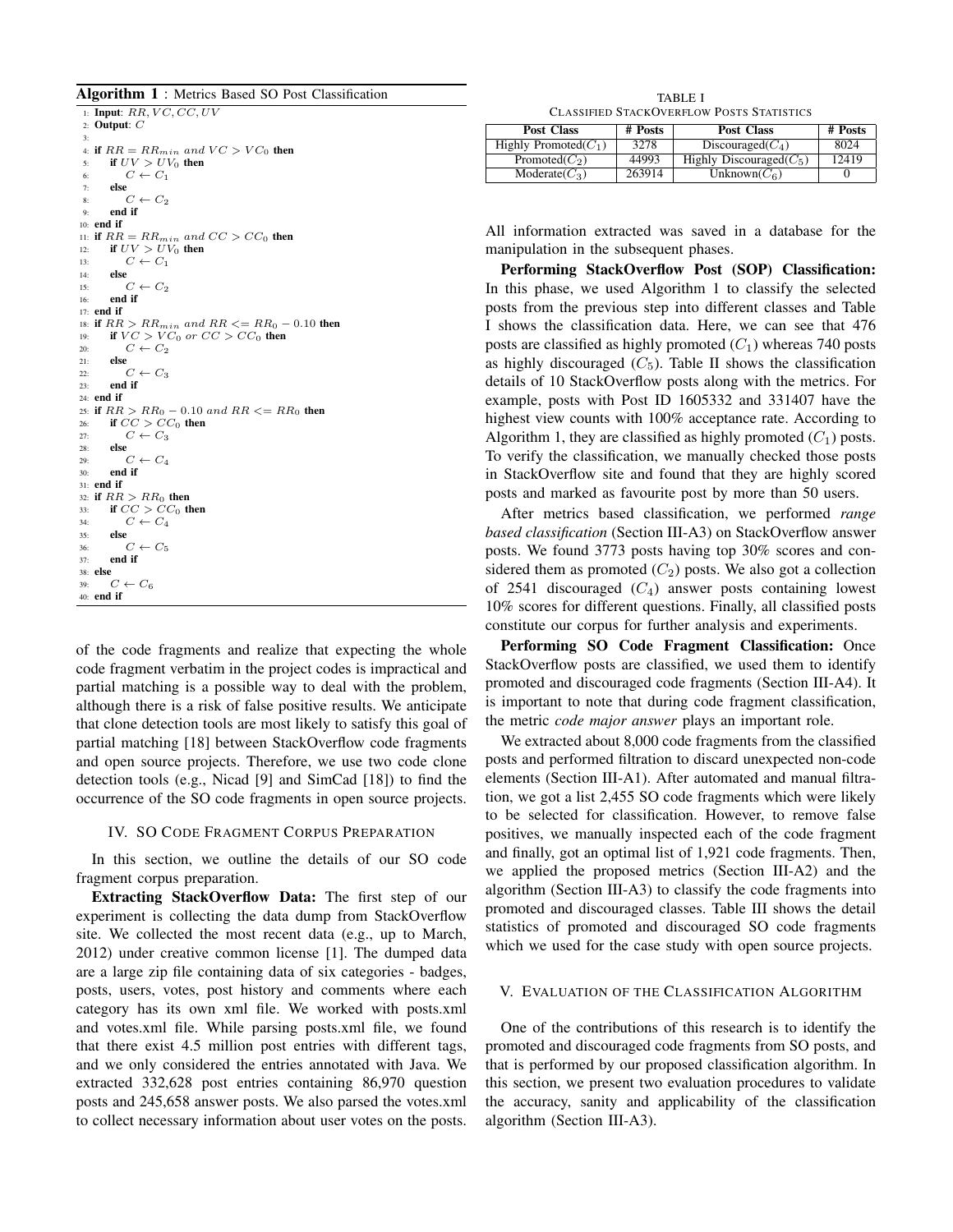TABLE II CLASSIFICATION OF STACKOVERFLOW POSTS

| <b>PID</b> | UV | DV       | AR   | <b>RR</b> | CС       | VC       | <b>Class</b> |
|------------|----|----------|------|-----------|----------|----------|--------------|
| 1605332    | 12 | $\Omega$ | 1.00 | 0.00      | 3        | 5144     | $C_1$        |
| 331407     | 11 | $\Omega$ | 1.00 | 0.00      | 3        | 3707     | $C_1$        |
| 77213      | 14 | $\Omega$ | 1.00 | 0.00      | $\Omega$ | 2286     | $C_2$        |
| 299555     | 16 | 2        | 0.89 | 0.11      | 6        | 0        | $C_3$        |
| 25596      | 26 |          | 0.96 | 0.04      | $\Omega$ | $\Omega$ | $C_3$        |
| 65185      | 45 | 2        | 0.95 | 0.05      | $\Omega$ | $\Omega$ | $C_3$        |
| 1486124    | 2  | 4        | 0.33 | 0.67      | 10       | $\Omega$ | $C_4$        |
| 343491     | 4  | 5        | 0.44 | 0.56      | 3        | 218      | $C_4$        |
| 3772173    | 0  | 3        | 0.00 | 1.00      | 4        | 119      | $C_4$        |
| 3315554    | 0  | 3        | 0.00 | 1.00      | 10       | 202      | $C_5$        |
| 3616265    | 0  | 2        | 0.00 | 1.00      |          | 436      | $C_{\rm 5}$  |

TABLE III CLASSIFIED CODE FRAGMENTS (EXTRACTED FROM SO POSTS)

| <b>Fragment Class</b>             | # Fragments |
|-----------------------------------|-------------|
| Highly promoted $(C_1)$           | 70          |
| $\overline{\text{Promoted}(C_2)}$ | 841         |
| $Moderate(C_3)$                   | 138         |
| Discouraged $(C_4)$               | 138         |
| Highly discouraged $(C_5)$        | 596         |
| Unknown( $C_6$ )                  | 106         |

# *A. Comparison with Machine Learning Algorithms*

We started our classification with a small sized gold dataset containing labeled posts from StackOverflow using three machine learning classifiers such as *J48*, *Naive Bayes* and *Bayes net*. We used *Weka* and performed associative rule mining among the evaluation metrics and anticipated that an adhoc approach that could exploit certain rules was likely to perform better and therefore, we continued with the ad-hoc classification approach benefited from those machine learning algorithms. However, to validate our approach for consistency, we compared against those three state of the art machine learning classifiers with complete data and found that they can reproduce our classification results up to 93% accuracy on average. We selected three independent samples of Stack-Overflow posts (Table IV) and considered the proposed feature metrics of each posts for the classification. We also used a 10 fold cross validation to generalize the classification accuracy.

Table IV shows the results of our experiment. Here, we can see that Naive Bayes performs almost the same (e.g., accuracy 87%) for all 3 sample sets, whereas the classification accuracy increases consistently for Bayes net and J48 with the addition of new samples. However, it is interesting to note that these two algorithms reproduce nearly same results like our proposed algorithm, which validates that our approach is consistent with state of the art machine learning classifiers in one hand and it performs better than any single classifier under study on the other hand.

#### *B. Validation by User Study*

In the previous section, we validated the proposed classification approach using machine learning algorithms. However, in order to further confirm the applicability of the approach for the identification of promoted and discouraged code fragments,

TABLE IV MACHINE LEARNING CLASSIFICATION OF SO POSTS

| #Sample | <b>Classifier</b> | #Classified | #Misclassified | Accuracy |
|---------|-------------------|-------------|----------------|----------|
|         | Proposed          | 6500        | 0              | 100%     |
| 6500    | Naive Bayes       | 5728        | 772            | 88.12%   |
|         | Bayes Net         | 6025        | 475            | 92.69%   |
|         | J48               | 6099        | 401            | 93.83%   |
|         | Proposed          | 13000       | 0              | 100%     |
| 13000   | Naive Bayes       | 11337       | 1663           | 87.21%   |
|         | Bayes Net         | 12268       | 732            | 94.37%   |
|         | J48               | 12231       | 769            | 94.08%   |
|         | Proposed          | 18030       | $\Omega$       | 100%     |
| 18030   | Naive Bayes       | 15747       | 2283           | 87.33%   |
|         | Bayes Net         | 17121       | 909            | 94.96%   |
|         | J48               | 16994       | 1036           | 94.25%   |

TABLE V CODE FRAGMENT EVALUATION BY USER STUDY

|                   | PCCA <sup>1</sup> |          |             |          |  |  |  |  |  |
|-------------------|-------------------|----------|-------------|----------|--|--|--|--|--|
|                   |                   | Promoted | Discouraged | Moderate |  |  |  |  |  |
|                   | Promoted          |          |             |          |  |  |  |  |  |
| SCUS <sup>2</sup> | Discouraged       |          |             |          |  |  |  |  |  |
|                   | Moderate          |          |             |          |  |  |  |  |  |

<sup>1</sup> Proposed class by our classification algorithm for code examples <sup>2</sup> Suggested class from user study for code examples

we conducted a user study. We chose 16 prospective participants (13 Graduate research students and three professional software developers) for the study. We selected five interesting programming questions and four answers (containing code fragments) for each question from StackOverflow. It should be noted that any type of StackOverflow evaluation such as score, comment, favourite count, view count etc. were hidden from the participants. The idea is to validate whether the feedback provided by our selected users matches against the decisions made by our classification algorithm or StackOverflow evaluations. At this stage, we considered three broad classes out of six finer classes shown in Table III for effective decision making about the code fragments.

Table V shows the findings of our conducted user study. In this study, each participant reviewed 20 answers under five questions and provided ratings, comments and suggestions about the answers and most importantly about the code examples contained by them. From Table V, we can see that the user study suggests 3 code fragments as *promoted*, 9 code fragments as *discouraged* and 8 code fragments as *moderate*. Interestingly, our classification algorithm works fairly well and can identify 3 *promoted*, 7 *discouraged* and 4 *moderate* code fragments respectively from the corresponding results returned by the user study. Thus, the proposed algorithm can classify 14 fragments out of 20 fragments correctly with an agreement of 70% which is a satisfactory result against the ad-hoc or subjective evaluation performed by the users. It should be mentioned that for the case study and further analysis, we used only the promoted and discouraged code fragments, and the proposed approach can identify 10 code fragments out of 11 promoted and discouraged ones which gives an agreement of 91% against the user study decisions. Thus, the finding validates the applicability of our approach to identify promoted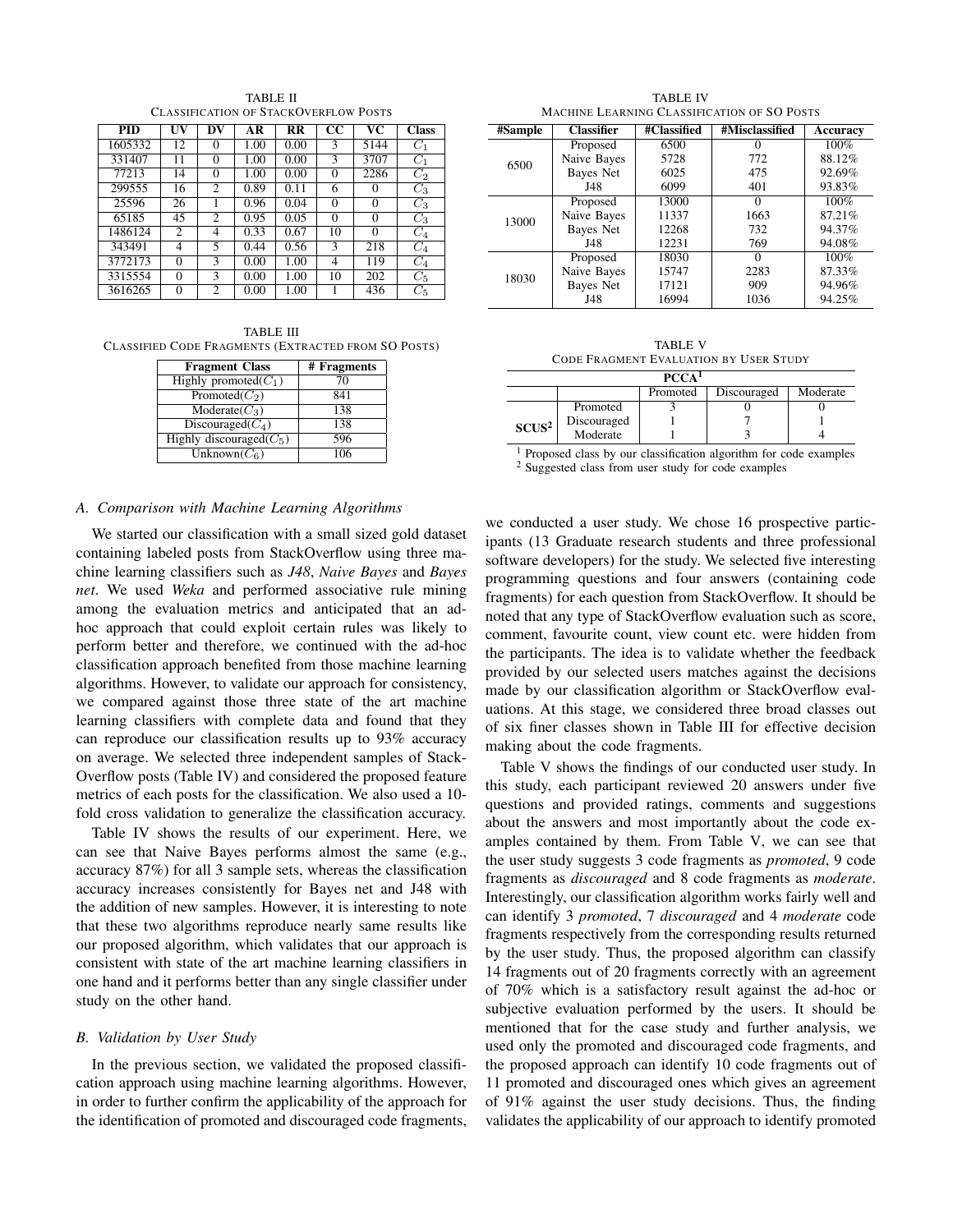| The code snippet below shows how to display n digits. The<br>trick is to set variable pp to 1 followed by n zeros.<br>In the example below, variable pp value has 5 zeros,<br>so 5 digits will be displayed. |
|--------------------------------------------------------------------------------------------------------------------------------------------------------------------------------------------------------------|
| <b>double</b> $pp = 10000;$                                                                                                                                                                                  |
| <b>double</b> myVal = $22.268699999999967$ ;                                                                                                                                                                 |
| String needVal = $"22.2687"$ ;                                                                                                                                                                               |
| <b>double</b> $i = (5.0/pp)$ ;                                                                                                                                                                               |
| String format = $"\$ 10.4f";                                                                                                                                                                                 |
| String getVal = String.format(format, (Math.round((myVal +i))<br>$*pp)/(pp) -i) .trim()$ ;                                                                                                                   |

Listing 1. The discouraged code example

TABLE VI GRAPHICS AND IMAGE MANIPULATION PROJECTS

| Project               | # Source Files | Project      | # Source Files |
|-----------------------|----------------|--------------|----------------|
| FidoCadi              | 75             | Im4java      | 87             |
| JavaNotelab           | 216            | Javapeg      | 200            |
| Jhotdraw <sub>7</sub> | 689            | JID2         | 53             |
| ШJ                    | 2.12           | <b>JKiwi</b> | 48             |
| Tess4i                |                | TreeView     | 230            |

TABLE VII MISCELLANEOUS OPEN SOURCE PROJECTS

| Project           | # Source Files | Project       | # Source Files |
|-------------------|----------------|---------------|----------------|
| Ant-Contrib       | 186            | Carol         | 367            |
| <b>DNSJava</b>    | 182            | Jabref        | 305            |
| <b>JFreeChart</b> | 1060           | <b>DSpace</b> | 1304           |
| <b>JLine</b>      | 30             | JSch          | 134            |
| Jtds              | 119            | Jxplorer      | 204            |

or discouraged code fragments.

Regarding the 30% disagreement of our classification approach against the user study, we manually looked into Stack-Overflow and found that the users were not always successful to identify the correct class. For example, Listing 1 is an answer to the question *How to round a number to n decimal places in Java* which was suggested as *moderate* by the user study and our proposed approach marked it as *discouraged*. Analyzing StackOverflow, we also found that it is a *highly discouraged* code fragment containing inefficient solution that lacks generalization and consistency; but the user study failed to identify that. When we analyzed the comments from the user study, we noticed that most of them rated it as moderate because of its simplicity in the code.

#### VI. A CASE STUDY WITH OPEN SOURCE PROJECTS

In this section, we reported a case study with 1921 highly promoted and discouraged code fragments (Table III) from StackOverflow posts using 20 open source projects. Here, the idea is to detect the occurrences of those code fragments in the open source projects and provide useful insights such as relative subjective quality of the projects.

### *A. The Case Study Configuration*

*1) Open Source Projects:* We selected 20 open source Java projects from *sourceforge.net* of varying sizes and types to conduct the study. Table VI shows 10 related open source projects for graphics and image manipulation whereas Table VII contains 10 different projects from different domains such as utility, networking, database management and digital repository management.

*2) Occurrence Detection:* As noted for detecting the occurrences of the SO code fragments in the open source projects we used SimCad and NiCad clone detection tools. Once the code fragments were detected from the open source projects for the given SO fragments, we investigated the results from each tool to filter out the possible false positives and then we merged the results.

# *B. Case Study Results and Interpretation - Project Code Quality Insights*

Table X and Table XI show the statistics of the occurrence of StackOverflow fragments of Table III in different open source projects and their classification. Our target is to provide the relative subjective code quality of open source projects using that classification information and the occurred StackOverflow code fragments in the projects.

*1) Result Interpretation:* As noted our target is to help the developers by providing important insights into the code quality (e.g., relative quality) for a list of related open source projects so that they can take wise decision before reuse for customized or professional development. For example, let us consider two open source projects- A and B. Project A contains a few code fragments which are highly discouraged (e.g., low-voted, buggy, malicious, or fragments that do not follow standard practices) by the large crowd of StackOverflow whereas project B does not contain such occurrences. Our idea of this research is to mark project A as *risky for development and maintenance, therefore discouraged* and project B as *healthy for the developer reuse*.

From Table X, we can see that all projects except *Fido-* $Cadj(P_1)$  and  $Tess4j(P_9)$  contain at least four discouraged code fragments each. As we know that discouraged code fragments contain inefficient, buggy, out of date programming solutions and therefore should be avoided, their occurrence in the projects demonstrates a potential threat to the over all project code quality. We note that *JHotdraw7, JIU and TreeView* contain the maximum number of discouraged code fragments and therefore, they are risky for developer reuse. On the other hand, our proposed approach for relative code quality evaluation marks *FidoCadj* and *Tess4j* as healthy for developer reuse. The basic idea is to exploit the programming community view and their subjective evaluation in the case open source project recommendation.

We further attempted to find out how generally this concept can be applied to other domains. Table XI shows the code fragments found in 10 cross-domain projects. Here, we can see that no project is free of the discouraged code; every project contains a combination of promoted and discouraged code fragments. However, *Ant-Contrib*( $P_{11}$ ), *DNSJava*( $P_{13}$ ) and  $Jxplorer(P_{20})$  contain the lowest number of discouraged code fragments. So, they can be considered possibly less risky whereas *DSpace* ( $P_{16}$ ) and *JFreechart*( $P_{15}$ ) hold higher risk than any other projects in the list and therefore, they are *not recommended* for developer reuse.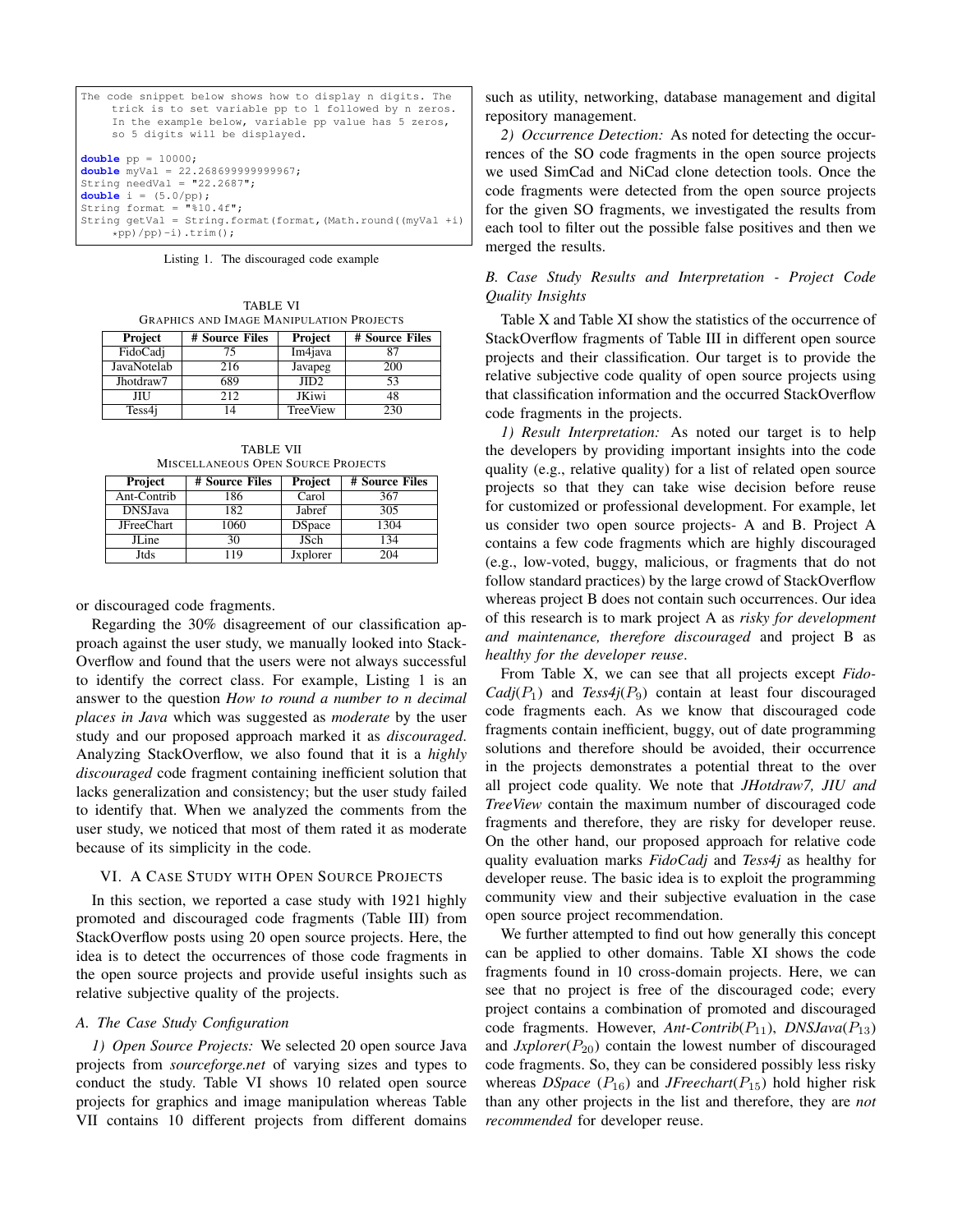| Project           | # $TEW1$ | # $ERH2$ | # $ER^3$ | # $PMDD4$   | PAD <sup>5</sup> |  |  |  |
|-------------------|----------|----------|----------|-------------|------------------|--|--|--|
| FidoCadi          | 3347     | 28       | 60       | Promoted    | Promoted         |  |  |  |
| JHotdraw7         | 16547    | 301      | 201      | Discouraged | Discouraged      |  |  |  |
| ЛU                | 5111     | 144      | 189      | Discouraged | Discouraged      |  |  |  |
| Java Notelab      | 4983     | 334      | 162      | Discouraged | Discouraged      |  |  |  |
| <b>TreeView</b>   | 7688     | 314      | 185      | Discouraged | Discouraged      |  |  |  |
| Ant-Contrib       | 3347     | 70       | 110      | Promoted    | Promoted         |  |  |  |
| <b>II</b> ine     | 758      | 32       | 26       | Promoted    | Promoted         |  |  |  |
| Jxplorer          | 9340     | 322      | 428      | Discouraged | Promoted         |  |  |  |
| <b>JFreeChart</b> | 29347    | 240      | 421      | Discouraged | Discouraged      |  |  |  |
| <b>DSpace</b>     | 31433    | 1144     | 660      | Discouraged | Discouraged      |  |  |  |

TABLE VIII PROJECT SOURCE CODE EVALUATION BY PMD

<sup>1</sup> Total no. of error and warning messages

<sup>2</sup> No. of errors (high priority)

<sup>3</sup> No. of errors

<sup>4</sup> Decision by PMD based on relative quality

<sup>5</sup> Decision by Our Proposed approach based on relative quality

*2) Summary:* Fig. 3 visualizes the comparison between the occurrence of promoted and discouraged code fragments in 10 open source projects from graphics domain. We can observe that *JHotDraw7* ( $P_5$ ) contains the maximum number of discouraged code fragments, whereas  $FidoCadj$  ( $P_1$ ) and *Tess4j* ( $P<sub>9</sub>$ ) contain no discouraged fragments. Basically, each of the rest projects is having discouraged code fragments and notably more than the promoted code fragments occurred. However, we did not try to discover a correlation between promoted and discouraged occurrence counts, but according to our proposed *community view of project* idea, most of the projects enlisted in Fig. 3 are *not recommended* for the developer reuse.

Fig. 4 shows the percentage of source files affected by discouraged code fragments for those 10 Java graphics projects. Here, the idea is to demonstrate the dispersion of discouraged code fragments in the project. we can see that discouraged code fragments are more distributed in *JIU* (P7) and *JKiwi*  $(P_8)$  than rest of the projects and therefore, they are costly for maintenance. In summary, our study shows that StackOverflow can be successfully applied for OSS code quality evaluation to (1) spot faulty or discouraged code fragments, and (2) assess the relative code quality among different projects.

# *C. Case Study Results Validation by PMD*

We used a standard source code quality evaluation tool, *PMD* [4] for conducting an objective evaluation of the subject systems with the aim of validating our subjective evaluation for the same systems. PMD is a source code analyzer that analyzes the project code and detects possible bugs, dead code, suboptimal code, overcomplicated exceptions, duplicated code etc. We chose 10 projects from Table VI and VII and analyzed with the PMD tool. PMD produces five types of evaluation data about a project under analysis based on the well accepted rule set - (1) error (high priority), (2) error, (3) warning (high priority), (4) warning, and (5) information. For this evaluation task, we considered no. of error (high priority), no. of error and total no. of error and warning messages for a project. Table VIII shows the results of our conducted evaluation.

Table VIII contains five projects from graphics domain in

the first five rows. Here, we can see that *FidoCadj* contains only 28 high priority errors whereas *JHotdraw7*, *Java Notelab* and *TreeView* contain 301, 334 and 314 high priority errors respectively such as *AvoidThrowingNullPointerException*, *AvoidUsingShortType*, *ConstructorCallOverridableMethod* etc which are detected by PMD. Now, if we consider the total number of errors and warning messages for each project, we also get the similar concept about the quality of the project. Thus, in this case, PMD based evaluation denotes that *FidoCadj* is relatively less risky for maintenance as it contains less number of errors and alarming programming constructs compared to others. Interestingly, similar type of conclusions were drawn by our case study (Section VI-B) regarding *FidoCadj* and others projects.

The last five rows of Table VIII show the PMD values of five cross-domain projects. Here, we can see *Ant-Contrib* and *JLine* contain less number of errors and warnings detected by PMD compared to other projects. *JFreeChart* and *DSpace* contain the maximum number of high priority errors which makes them *not recommended for developer reuse*. However, we found that the recommendation of our proposed approach did not match with PMD based evaluation for *Jxplorer* project. It contains 322 high priority errors which is relatively higher compared to the *promoted* projects and therefore, it is marked as *discouraged* for developer reuse. We thus attempted to find this answer during the evaluation with project review sites in Section VI-D below.

#### *D. Case Study Results Validation by Project Review Sites*

In this section, we chose two open source project review sites, namely, *ohloh.net*, *sourceforge.net* and collected evaluation information about the subject systems under study. The idea is to consider the project developers' activities and the feedback provided the users of those projects to perform an overall evaluation of the project. For *ohloh.net*, we found quite a few interesting metrics such as *Y-O-Y commit status* and *percentage of comment lines of total source code* which can be considered as the ad-hoc indicators of the source code quality of the project. Ohloh determines *Y-O-Y commit status* by comparing the total number of commits made by all developers during the most recent twelve months with the same figure for the previous twelve months. From *sourceforge.net*, we found weekly downloads count and number of recommendations made by the project users, which can be considered as the metrics for project quality evaluation. Table IX shows our case study validation results using project review sites.

From the table, we see that three projects -*FidoCadj*, *Ant Contrib* and *Jxplorer* are recommended and rest two projects are discouraged. Here, *Y-O-Y* metric reflects the current state of maintenance or development of the project, and weekly downloads is an indicator of a project's popularity. We note that projects having decreased *Y-O-Y* are also having less downloads, which denotes that without regular maintenance, the code quality or project quality degrades and thus popularity falls down (e.g., less weekly downloads). However, we note an exception in case of *Jxplorer* which has more downloads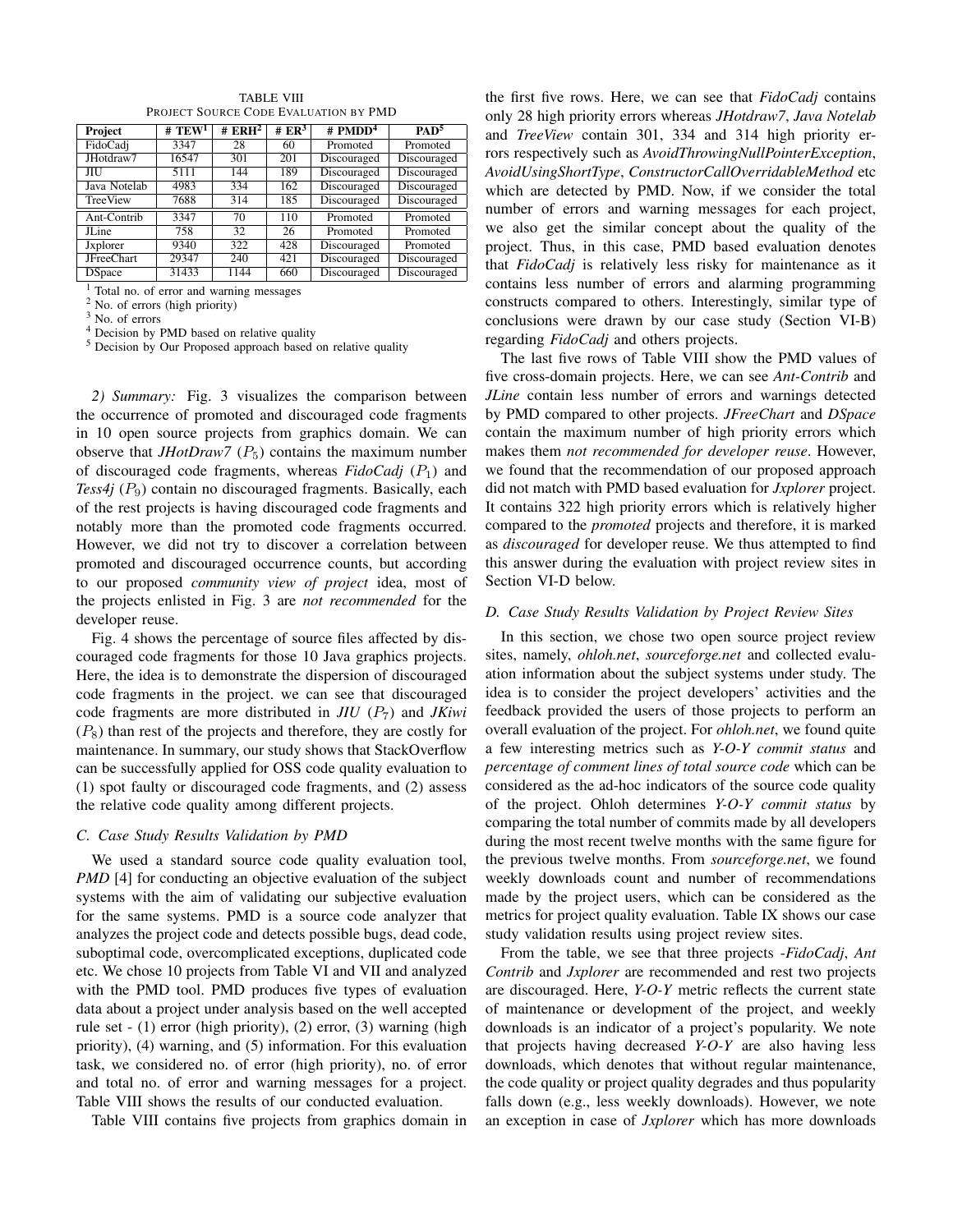| Project          | $Y-O-Y^1$  | POC <sup>2</sup> | # $WD^3$ | # $RC4$ | OPR <sup>5</sup> |
|------------------|------------|------------------|----------|---------|------------------|
| FidoCadi         | increasing | 32%              | 678      | 51      | Promoted         |
| JHotdraw7        | decreasing | 48%              | 81       | 17      | Discouraged      |
| Java Notelab     | decreasing | 32%              | 97       | 16      | Discouraged      |
| Ant-Contrib      | stable     | 32%              | 1199     | 50      | Promoted         |
| <b>J</b> xplorer | decreasing | 32%              | 2794     | 142     | Promoted         |

TABLE IX PROJECT EVALUATION BY REVIEW SITES

<sup>1</sup> Y-O-Y commit status of the project

<sup>2</sup> Percentage of comments of the total source lines (32% is standard)

<sup>3</sup> Weekly downloads

<sup>4</sup> Total no. of recommendation by software users.

<sup>5</sup> Overall project recommendation

despite decreasing *Y-O-Y* commit status. To find a suitable explanation we looked into another metric- rating of the project and found that it was 66%. For *Jxplorer*, we found that 142 users recommended the projects whereas 73 users discouraged it. That means, the project obviously contains some issues which need to be fixed and therefore, the project is not a recommendable one.

# VII. RELATED WORK

Code quality is an important and critical health indicator of software projects [8]. Software quality is a visual characteristic which can be verified against the customer's requirement specification; whereas, quality of code is a hidden attribute of software which can be perceived long after the product is delivered [8]. So, the consequences of bad quality software code are more serious and costlier in maintenance phase. Several studies try to analyze code quality issues from different perspectives. While some studies focus on identifying code quality metrics like cyclomatic complexity, line of code, function point, program dependency or control flow measure (e.g., fain-in and fan-out) [2, 7, 15, 16], others focus on developing different static code analysis tools [8, 19]. However, developer's opinion about software code quality is not recognized yet by any existing studies. In this research, we considered the opinions of a large programming community about a source code snippet and used them for code quality evaluation as a subjective measure of software quality.

Social learning site like StackOverflow plays an important role in solving programming problems and promoting good coding practices [14]. This site has social incentives such as vote, reputation, badge etc. to encourage good questions and answers. Our work is influenced by few existing researches on StackOverflow. Nasehi et al. [14] study the characteristics of a good code example and argue that highly scored answer posts are very likely to contain concise and efficient code examples. van Emden and Moonen [19] investigate which type of questions are frequently answered and discover that codereview questions are mostly answered and accepted. From these two studies, we deduce the idea that code fragment plays a major role behind the score of a post and the evaluation of StackOverflow post necessarily applies to its code fragments. Anderson et al. [5] study how the dynamics of community activities can shape the set of answer posts for a StackOverflow

TABLE X FRAGMENTS CLASSIFICATION IN JAVA GRAPHICS PROJECTS

| Project                               | $C_1$ | $C_2$ | $C_3$ | $C_4$ | $C_5$       | $C_6$ |
|---------------------------------------|-------|-------|-------|-------|-------------|-------|
| FidoCadj $(P_1)$                      | 2     |       |       |       |             |       |
| Im4java $(P_2)$                       |       |       | ٩     | ٩     |             |       |
| JavaNotelab $(P_3)$                   |       |       |       | ٩     |             |       |
| Javapeg $(P_4)$                       |       | 4     | ٩     | ٩     | っ           |       |
| $\overline{\text{JHotDraw7}}$ $(P_5)$ |       | 6     | 5     | 5     |             |       |
| JID2(P <sub>6</sub> )                 | 3     |       | 2     | 2     | 2           |       |
| $JIU(P_7)$                            |       | ς     | ٩     |       | $\mathbf 3$ |       |
| JKiwi $(P_8)$                         |       |       | 2     | 2     | 2           |       |
| Tess4j $(P_1)$                        |       |       | O     | O     |             |       |
| TreeView $(P_{10})$                   |       |       |       |       |             |       |

question over time. We also consider the dynamic nature of post evaluation by the crowd over time; therefore, we use score range based post classification besides the metrics based post classification.

Recently, open source projects are getting enormous importance against the proprietary software, but, as they are developed with a flexible and ad-hoc management style, their quality and reliability need to be studied [10]. Several studies about the quality of open source code are reported which are also of great interest to us. Gyimothy et al. [10] propose a fault prediction model for open source code using objectoriented metrics. They analyze the source code of Mozilla against the metrics to determine the fault-proneness of the code. In our research, we also propose a list of metrics related to StackOverflow post evaluation by a large programming community to get the insights into open source project code quality. Lavazza et al. [12] focus on the trustworthiness of the open source code and they propose an approach to find a quantitative relationship between the perceived quality of source code and the set of quality metrics. Our approach infers the quality and reliability of open source code based on the occurrence of promoted and discouraged code fragments from StackOverflow posts which reflects the subjective judgments in measuring software quality.

## VIII. LIMITATIONS AND THREATS TO VALIDITY

As code fragments from StackOverflow are used in a modified form in the original project, we used clone detection technology to find the occurrence of the code fragments in the project though partial matching. We considered 70% - 100% similarity of project codes to StackOverflow fragment as acceptable, but the accuracy of the fragment detection largely depends on the performance of the clone detection tools. However, we used two state of the art clone detectors that give very high precision and recall [9] [18]. Furthermore, we performed manual investigation in removing false positives.

The scores and evaluations of StackOverflow posts are dynamic in nature, therefore, the classification of posts is likely to change over time. While the proposed approach can always be rerun with new data as time goes, we also attempted to address the issue during classification of SO posts using the relative rank-based classification (Section III-C).